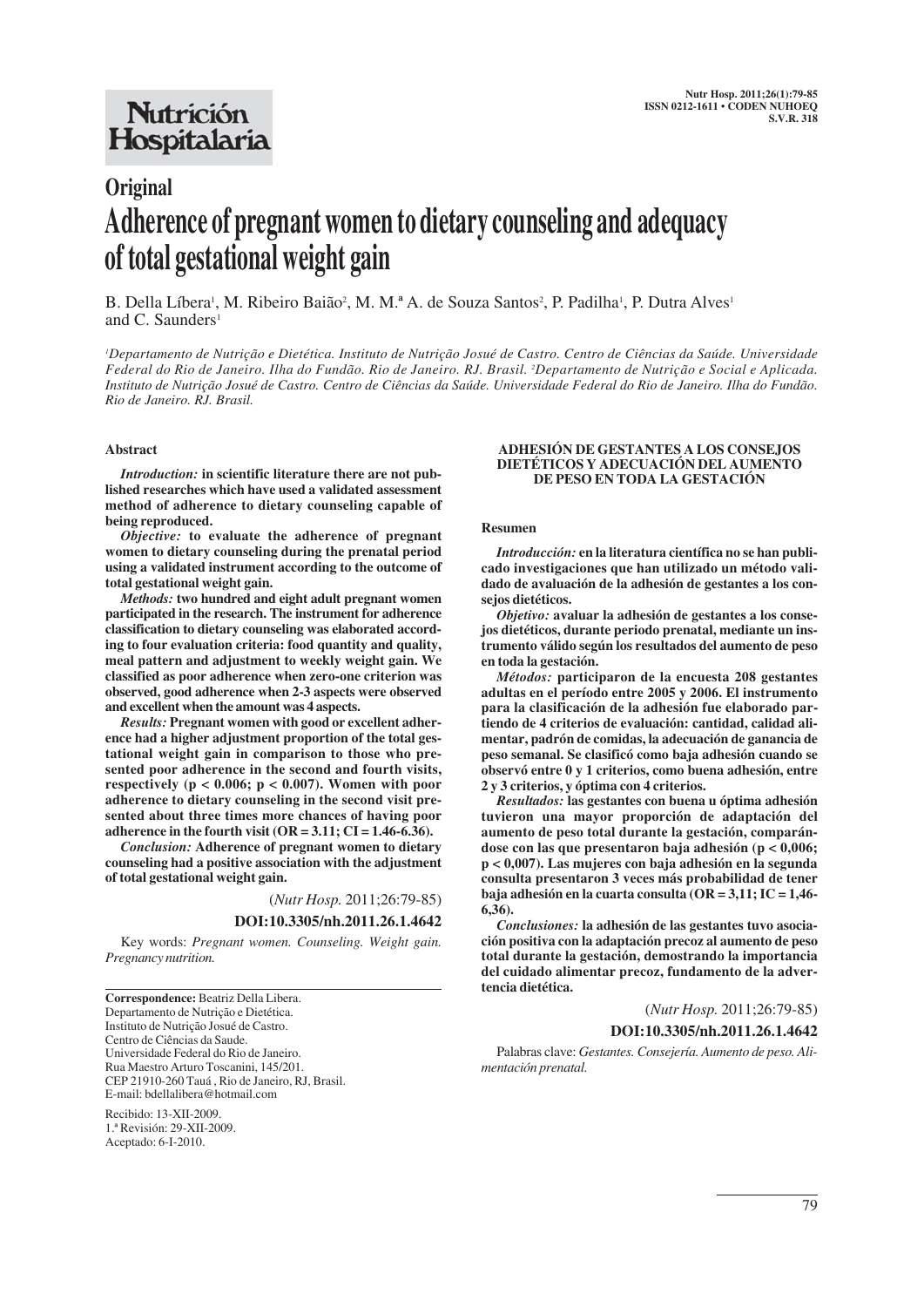#### **Abbreviatures**

BMI: Body Mass Index. CI: Confidence Interval. GD: Gestational Diabetes. HSP: Hypertensive Syndromes of Pregnancy. IUT: Infection of Urinary Tract. OD: Odds Ratio. SGA: Small for Gestational Age. SD: Standard Deviation. VAD: Vitamin A Deficiency.

#### **Introduction**

Some of the goals of larger global concerns in the areas of health and reproductive rights are to improve maternal health and to prevent avoidable deaths. In view of the actual world panorama where nearly 585,000 women die annually on account of pregnancy, childbirth and postnatal complications —99% of these deaths occur in developing countries, including Brazil— the necessary and effective strategies to decrease and prevent maternal deaths<sup>1</sup> have been more and more discussed.

Literature is consensual in recognizing the protective effect of prenatal care for maternal and neonatal health, which comprehends a set of actions addressed to risk reduction and severity of morbidity and mortality for the mother-child relationship.2-4 The efficacy of nutritional assistance during the prenatal period has already been suggested by a rising number of works which attest the benefits of adequate nutrition to pregnancy outcome.<sup>5-7</sup>

In the area of nutritional assistance, dietary counseling may be understood as discussed and negotiated guidelines of food and nutrition which aim the making of autonomous decisions related to behavior and food practices. Besides the more objective and quantified issues which embody the nutrition conduct itself, in prenatal context, the dietitian acting as a counselor may create a welcoming environment to allow the discussion of subjective issues inherent to the act of eating during the gestational period, hence contributing with a large adherence of pregnant women to nutrition guide $lines.$ <sup>8,9</sup>

Up to the present moment, published researches which propose methods of adherence assessment related to any type of nutrition intervention are still scarce mainly when this intervention concerns the gestational period. Adherence assessment is an extremely relevant study area. In scientific literature, some assessment studies addressed to pregnant women were developed using different methods which took into account the need of elaboration, implementation and validation of actions which promote the effective incorporation of healthier food practices.10-12

In scientific literature there are not published researches which have used a validated assessment method of adherence to dietary counseling capable of being reproduced. Taking this into consideration, the aim of the study was to evaluate the adherence of pregnant women to dietary counseling through the elaboration of an instrument to be validated according to the total gestational weight gain outcome.

#### **Materials and methods**

This is a cross-sectional study conducted with 208 adult pregnant women attended in a public maternity hospital in the municipality of Rio de Janeiro in the period of 2005-2006 who participated in the research entitled "Impact assessment of prenatal nutritional assistance on obstetric outcomes".13 Inclusion criteria were: adult women ( $\geq$  20 years old) without chronic diseases, with the beginning of prenatal assistance before 16 weeks of gestation and one fetus pregnancy.

This study was approved by the Ethics Committee of the Instituto de Puericultura e Pediatria Martagão Gesteira at the Universidade Federal do Rio de Janeiro/ UFRJ and all participants signed the Free and Informed Term of Consent.14

Data collection was conducted by trained and supervised researchers. Data concerning socio-demographic and obstetric characteristics of the newborn and of nutritional and prenatal assistance were collected at the time of the visits to the dietitian through interviews and assessment of the subjects' records.

As regards socio-demographic characteristics the following variables were considered: marital status, schooling degree, skin color, per capita family income, use of cigarette, alcohol and illicit drugs during pregnancy. Basic sanitation condition was considered adequate when the pregnant woman reported access to potable water, public sewage system, and waste collection.

The variables related to the current pregnancy, to the newborn, to obstetric and prenatal assistance characteristics were pre-gestational BMI, total gestational weight gain, birthweight, birthweight adequacy, gestational age at delivery, digestive symptomatology, gestational intercurrence according to the criteria of the Ministry of Health<sup>[3]</sup>, number of pregnancies and number of prenatal visits to the doctor and to the dietitian. For anemia diagnosis the hemoglobin values of  $< 11.0$ g/dl3 were considered, and the standardized interview for gestational night blindness was applied<sup>13</sup> for identification of vitamin A deficiency (VAD).

To the purpose of developing prenatal dietary counseling, some principles were applied by the research team, such as to know the life history of the pregnant woman; to know how to listen; to show interest; to create and maintain a bond; to make dialogue possible; to communicate using an accessible language; to encourage; to pay compliments; and to suggest instead of imposing.8,9 Such principles were included in the individual visits to the dietitian, and a minimum amount of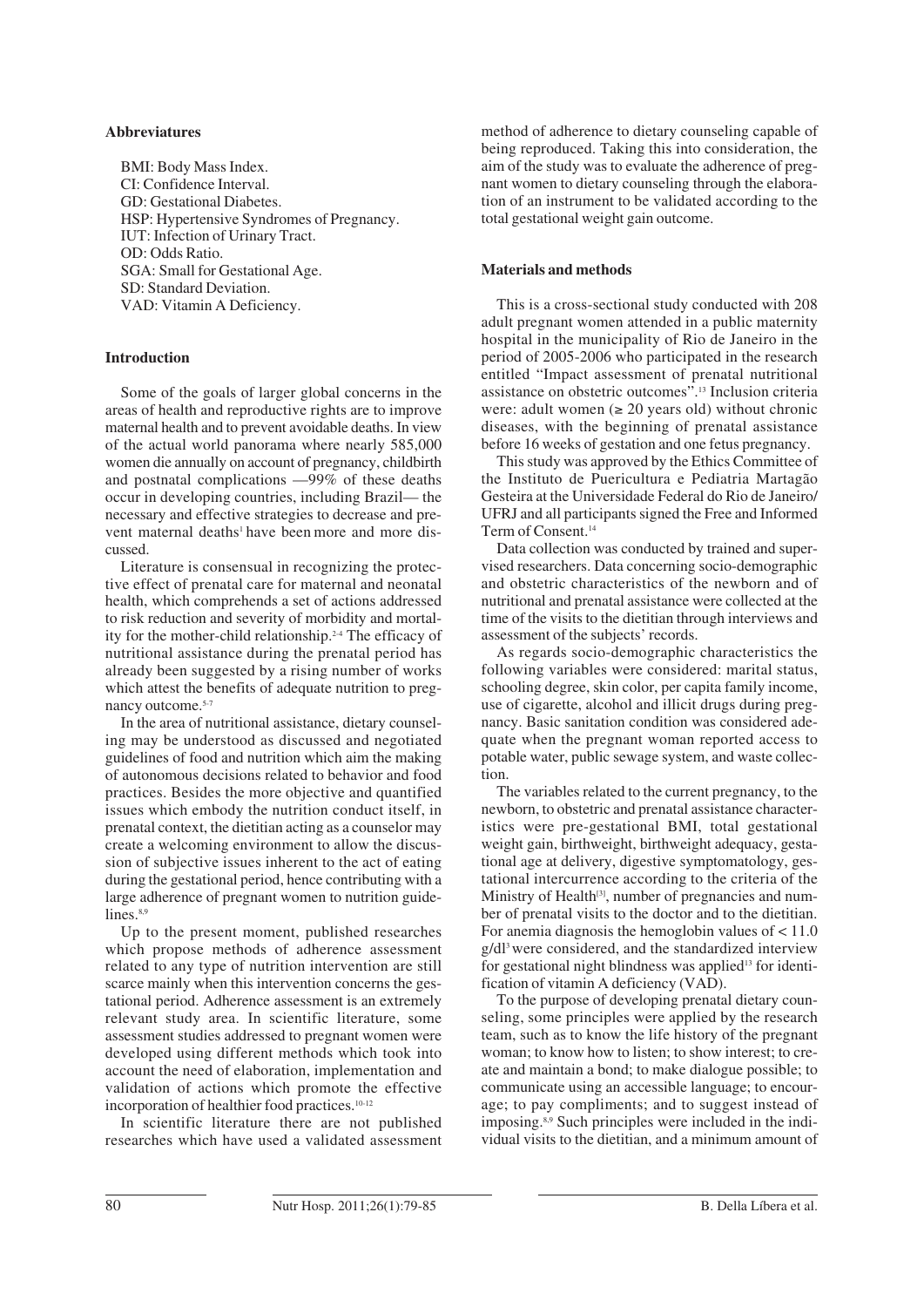four visits along pregnancy was established and they should begin at the same time of prenatal care at the unit.

During the visits, nutritional assessment was conducted providing elements to an individual dietary guideline which consisted in a food bulletin based on the measurement of the total energetic value,15,16 the need of macro and micronutrients and the pregnant woman habits and food preferences, besides her economic, social and cultural possibilities. Recommendations for digestive symptoms, gestational intercurrences, nutrition deficiencies or any other aspect related to the nutritional area were also carried out.13

Adherence assessment was performed through an interview with pregnant women. In this interview the habitual feeding related to the period that was between the last visit and the subsequent one was questioned, and the information reported by the client was compared to the contents of the nutritional orientation bulletin. Assessed criteria were quantity (of the used food servings), quality (intake frequency of the food groups), meal patterns (considering the number and hours of the meals, their composition and food substitution by items belonging to the same group) and adequacy of weekly weight gain in comparison to the weekly weight gain measured in the previous visit. We consider as adequate the weekly weight gain up to 20% above or below the planned gain, and inadequate when this condition was not met.

After the individual analysis of each of the four items described previously, adherence was classified as poor (0 to one observed criterion), good (two-three criteria) or excellent (four criteria).

Adequacy of weekly and total gestational weight gain was conducted based on the proposition of the Ministry of Health<sup>3</sup> for each range of pre-gestational body mass index (BMI).17,18 The cutoff points according the BMI categories were  $< 18.5$  kg/m<sup>2</sup> – underweight;  $18,5-24,9 \text{ kg/m}^2$  – normal;  $25-29,9 \text{ kg/m}^2$  – overweight and  $\geq 30.0 \text{ kg/m}^2$  – obese, and the range of weight gain for each category were 12,5-18 kg, 11,5-16 kg, 7-11,5 kg, and 7 kg, respectively.

For the validation study of the adherence of pregnant women to nutritional guidelines, the association between adherence and the adequacy of total gestational weight gain outcome was verified.10-12,19 For the purpose of statistical measures, the good and excellent categories were grouped into a single category (good).

The instrument of data collection was pre-tested in the pilot study in a sample of 26 women with characteristics similar to those of the studied population. Data collected in this stage were not incorporated in the final sample of the study.

In the exploratory data analysis, the measures of central tendency and dispersion (mean and standard deviation – SD) for numerical variables and frequency distribution for the categorical variables were calculated. The Chi-square test was applied and the odds ratio (OR) and the 95% confidence interval (CI) were measured in order to verify the association among categorical variables. A 5% significance level was considered in the overall analyses. Analyses were carried out in the SPSS software program for Windows v.13.

# **Results**

The pregnant women who participated in this study presented mean age of 27.3 years  $(SD = 4.8)$ , most of them were not white (62.8%), the mean per capita family income was 1.88 minimal wages  $(SD = 4.65)$ , and 88% were married or lived with a companion. Maternal socio-demographic characteristics are shown in table I.

43.5% of women had an adequate total gestational weight gain (table II). The mean of visits to prenatal assistance was  $9.02$  (SD = 1.74) and to prenatal nutritional assistance,  $4.12$  (SD = 1.67).

| <b>Table I</b><br>Frequency of maternal socio-demographic characteristics |                  |      |  |  |
|---------------------------------------------------------------------------|------------------|------|--|--|
| <i>Characteristics</i>                                                    | $\boldsymbol{n}$ | $\%$ |  |  |
| Marital status                                                            |                  |      |  |  |
| Married or lives with stable companion                                    | 183              | 88.0 |  |  |
| Does not live with stable companion                                       | 25               | 12.0 |  |  |
| Schooling degree                                                          |                  |      |  |  |
| Illiterate                                                                | $\overline{c}$   | 1.0  |  |  |
| <b>IES</b>                                                                | 59               | 28.4 |  |  |
| <b>CES</b>                                                                | 22               | 10.6 |  |  |
| <b>IHS</b>                                                                | 44               | 21.2 |  |  |
| <b>CHS</b>                                                                | 59               | 28.4 |  |  |
| <b>HE</b>                                                                 | 22               | 10.6 |  |  |
| Skin color                                                                |                  |      |  |  |
| White                                                                     | 77               | 37.0 |  |  |
| <b>Black</b>                                                              | 36               | 17.3 |  |  |
| Mulatto                                                                   | 69               | 33.2 |  |  |
| Other                                                                     | 26               | 12.5 |  |  |
| Per capita family income                                                  |                  |      |  |  |
| $< 1$ MW                                                                  | 59               | 29.1 |  |  |
| $1 \geq MW < 2$                                                           | 85               | 41.9 |  |  |
| $2 \geq M W < 3$                                                          | 40               | 19.7 |  |  |
| $3 \geq MW$                                                               | 19               | 9.4  |  |  |
|                                                                           |                  |      |  |  |
| Use of smoking<br>Yes                                                     | 6                | 2.9  |  |  |
| N <sub>0</sub>                                                            | 202              | 97.1 |  |  |
|                                                                           |                  |      |  |  |
| Use of alcohol                                                            |                  |      |  |  |
| Yes                                                                       | 12               | 5.8  |  |  |
| N <sub>0</sub>                                                            | 196              | 94.2 |  |  |
| Use of illicit drugs                                                      |                  |      |  |  |
| Yes                                                                       | 1                | 0.5  |  |  |
| N <sub>o</sub>                                                            | 207              | 99.5 |  |  |
| Sanitary conditions                                                       |                  |      |  |  |
| Adequate                                                                  | 205              | 98.6 |  |  |
| Inadequate                                                                | 3                | 1.4  |  |  |

IES: Incomplete elementary school; CES: Complete elementary school; IHS: Incomplete high school; CHS: Complete high school; HE: Higher education (colleges and universities); MW: Minimal wage.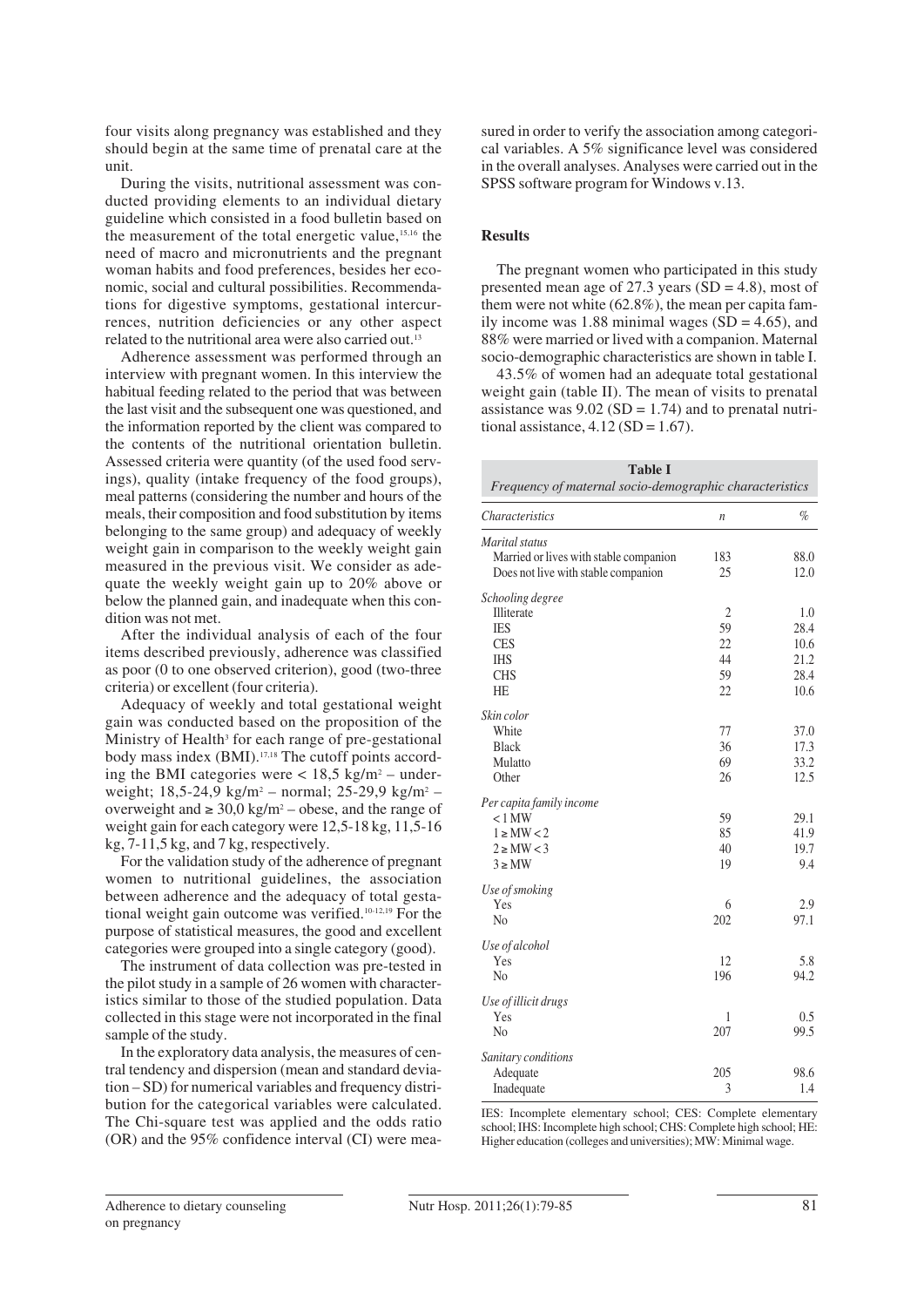| <b>Table II</b><br>Frequency of characteristics of current gestion<br>and of the newborn |                  |      |  |  |
|------------------------------------------------------------------------------------------|------------------|------|--|--|
| <i>Characteristics</i>                                                                   | $\boldsymbol{n}$ | $\%$ |  |  |
| Classsification of PGNS according                                                        |                  |      |  |  |
| to pre-gestational BMI                                                                   |                  |      |  |  |
| Low weight                                                                               | 27               | 13.1 |  |  |
| Normal                                                                                   | 141              | 68.4 |  |  |
| Overweight                                                                               | 22               | 10.7 |  |  |
| Obesity                                                                                  | 16               | 7.8  |  |  |
| Adequacy of total gestational weight gain                                                |                  |      |  |  |
| <b>Below</b>                                                                             | 31               | 15.0 |  |  |
| Normal                                                                                   | 90               | 43.5 |  |  |
| Above                                                                                    | 86               | 41.5 |  |  |
| Adequacy of birthweight                                                                  |                  |      |  |  |
| $< 2.5 \text{ kg}$                                                                       | 11               | 5.4  |  |  |
| $\geq$ 2.5 kg                                                                            | 193              | 94.6 |  |  |
| Gestational age at birth according<br>to somatic Capurro method (weeks)                  |                  |      |  |  |
| $<$ 37                                                                                   | 7                | 3.7  |  |  |
| $\geq$ 37                                                                                | 182              | 96.3 |  |  |

PGNS: Pre-gestational nutritional status; BMI: Body Mass Index.

As regards digestive symptoms, the most commonly reported were nauseas (66.6%), pyrosis (57.9%) and constipation (55.2%).

Concerning gestational intercurrences, anemia was the most prevalent one and was diagnosed in 16.8% of the pregnant women along pregnancy, followed by infection of the urinary tract (IUT: 6.8%); hypertensive syndromes of pregnancy (HSP: 5.8%); and gestational diabetes (GD: 1.8%). Moreover, a percentage of 6.2% of gestational night blindness was verified.

Figures 1 and 2 show the adequacy frequency of total gestational weight gain according to adherence in the second and fourth visits. We observed that in both visits the pregnant women who presented an adherence classified as good or excellent, as regards the nutritional follow-up, showed a higher proportion of adequacy of total gestational weight gain in comparison to those who presented a poor adherence.

It was not observed association between adherence to dietary counseling in 2nd or 4th visits with the nutritionist and socio-demographic characteristics, respectively.



*Fig. 1.—Proportion of adequacy of total gestational weight gain in the 2nd nutrition visit.*



*Fig. 2.—Proportion of adequacy of total gestational weight gain in the 4th nutrition visit.*

It implies that adherence was independent of marital status (p =  $0.201$ ; p =  $0.730$ ), schooling degree (p =  $0.690$ ; p  $= 0.076$ , skin color (p = 0.388; p = 0.466), per capita family income ( $p = 0.269$ ;  $p = 0.438$ ), use of cigarette ( $p = 0.269$ )  $= 0.07$ ;  $p = 0.070$ ), alcohol ( $p = 0.267$ ;  $p = 0.629$ ) and illicit drugs ( $p = 0.477$ ;  $p = 0.299$ ) and basic sanitation condition ( $p = 0.215$ ;  $p = 0.960$ ) during pregnancy.

In table III is shown the association between adherence in the second and fourth visits to the dietitian. It is shown that women who presented poor adherence in the second visit had about three times more chances of presenting poor adherence in the fourth visit.

# **Discussion**

Literature is consensual in demonstrating the protective effect of nutritional status adequacy on the motherchild health.19,20

| <b>Table III</b><br>Association between adherence in the $2nd$ and $4th$ nutrition visits<br>Adherence in the $4th$ visit |           |          |     |                   |  |  |
|---------------------------------------------------------------------------------------------------------------------------|-----------|----------|-----|-------------------|--|--|
|                                                                                                                           |           |          |     |                   |  |  |
| Poor $n$ (%)                                                                                                              | 51 (56.7) | 39(43.3) | 90  | $3.11(1.46-6.36)$ |  |  |
| Good n $(\%)$                                                                                                             | 15(30.0)  | 35(70)   | 50  | 1.00              |  |  |
| Total $n$ (%)                                                                                                             | 66(47.1)  | 74(52.9) | 140 |                   |  |  |

CI: Confidence Interval.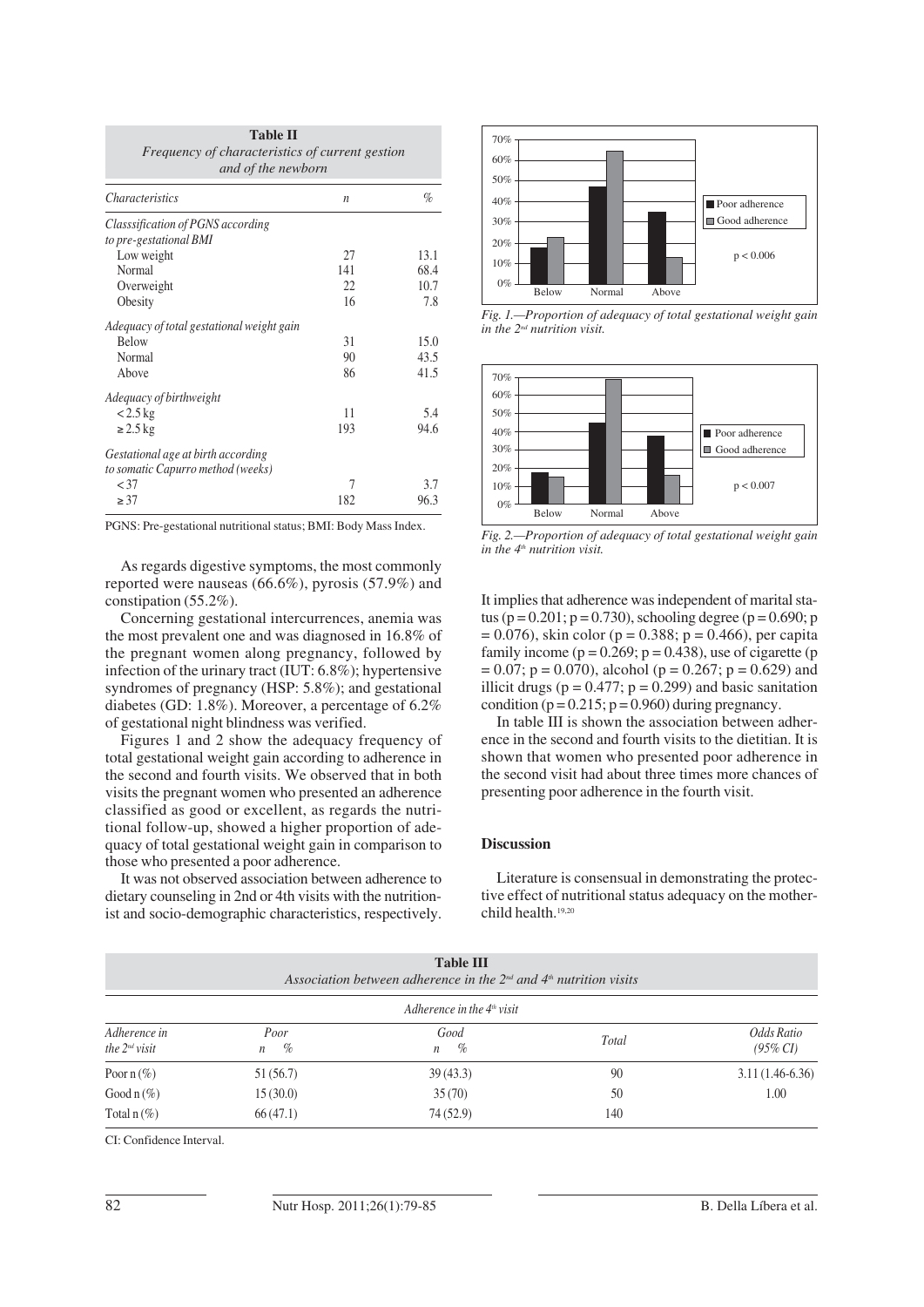Regarding the care towards pregnant women, the main objective of nutritional assistance addresses the maintenance and recovery of their nutritional status, as well as prevention of intercurrences and promotion of a favorable obstetric outcome.<sup>21</sup> In this way, this study aimed to verify to what extent pregnant women followed their personalized dietary planning, organized in a harmonious and balanced way in every meal and distributed in different timetables along the day.

In this study, a statistically significant increase ( $p =$ 0.000) was observed between the mean number of visits to the dietitian during the prenatal period (4.12;  $SD = 1.67$  when compared to the mean obtained in a research conducted in the previously cited maternity hospital between 1999 and 2001 (0.56; SD = 1.35),<sup>22</sup> a period where the concept of dietary counseling had not yet been incorporated by the research team. In the same way, the number of visits in the prenatal care assistance also differed, and the mean number of visits was higher  $(9.03; SD = 1.74)$  when compared to what had been previously observed  $(7.52; SD = 2.79)^{22}$ 

Women who presented poor adherence in the second visit showed more chances of presenting poor adherence in the fourth visit, hence reinforcing the importance of an early beginning of the prenatal nutritional assistance helped by dietary counseling. This concept has been implemented since researches have demonstrated the advantages of the adequacy of maternal weight gain still in the first trimester of pregnancy.<sup>18,23,24</sup>

Besides the importance of total gestational weight gain, prevention of intercurrences in pregnancy also constitutes an important factor in nutritional care. Thus, anemia and HSP, considered as main causes of direct obstetric death, $25$  as well vitamin A deficiency (VAD), are challenges for the health team, especially for professional dietitians in their control through dietary counseling.

Anemia is related to low birthweight, prematurity, abortion and maternal-child mortality and it is associated with a reduction of 30-45% in favorable obstetric outcome. Moreover, 40% of perinatal maternal deaths are related to this intercurrence.<sup>26</sup>

As regards HSP, scientific studies address them as potential risk factors for prematurity, low birthweight, Small for Gestational Age newborns (SGA), need of mechanic ventilation, low Apgar in the first and fifth minutes, and perinatal morbidity and mortality.27-30

On the other hand, VAD is also associated with prematurity, low birthweight, to anemia itself and to child morbidity and mortality.31-33

In this study, prevalences of anemia, HSP and VAD were 16.8%, 5.8%, and 6.2%, respectively. Such rates stood out as considerably lower when compared to the values found in other researches in the same maternity hospital:  $28.4\%$  of anemia,  $18.7\%$  of VAD<sup>22</sup> and 10.26% of HSP.28

When analyzing the effect of intervention on the adequacy of total weight gain, it was verified that the percentage of adequacy increased to 43.5% in comparison to findings of the previous study which showed that just 20.4% of pregnant women presented adequate weight at pregnancy term.<sup>22</sup> Such result reflects the adequacy of intervention measures applied in the study in order to improve adequacy of weight gain, including detailed nutritional assessment and personalized nutritional counseling.

In view of those findings, we can suggest that the practice of dietary counseling could have enhanced the adherence of pregnant women to the visit schedule as it may have provided higher adherence of the patient to the guidelines and, consequently, to a better adequacy of weight gain. In both cases, it is suggested that counseling may have been associated with a higher satisfaction and motivation of the users as regards the assistance model proposed, which is evidenced by a satisfactory total gestational weight gain and reduction of gestational intercurrences.

Therefore we assume that such aspects have been triggered by the personalized care offered to pregnant women such as the bond created between the woman and the professional. It is this bond that makes dialogue possible entailing the negotiation of the necessary food adjustments to her biological condition comprehending her psychological and sociocultural contexts.

It is assumed that this type of intervention may have contributed to a better understanding of practices peculiar to the food behavior of pregnant women, providing them with reflection on their acts and the willingness to search strategies for changes in their daily lives, modifying their lifestyle and the quality of their food, thus favoring the obstetric outcome.<sup>19,20</sup>

The adequacy of prenatal nutritional assistance, both from a quantitative and quantitative point of view, presupposes the performance of a professional prepared to identify pregnant women in nutritional risk through an early assessment of their nutritional status as well the conduction of a personalized nutritional guideline. In the same way it is necessary to provide a continuous and frequent assessment of adherence of these women to the proposed planning. Such procedure aims the possibility of readjusting food planning when necessary in order to achieve the optimization of the mother-to-be nutritional status, the improvement of her conditions for delivery and the adequacy of the newborn weight.19,20

Besides being able to translating the practices related to the frequency and composition of the women's meals as well their weekly weight gain, the proposed instrument, validated according to the outcome of the total gestational weight gain, may be considered an important guide to the dietitian's behavior.

Current researches have evidenced the association between the anthropometric markers, mainly the total gestational weight gain, and the obstetric outcomes reflecting upon the intercurrences in pregnancy, delivery, breastfeeding and conditions at birth such as birthweight and prematurity.<sup>19,20</sup> In view of those findings, the use of such instrument, as early as possible, is of fundamental importance due to the possibility of iden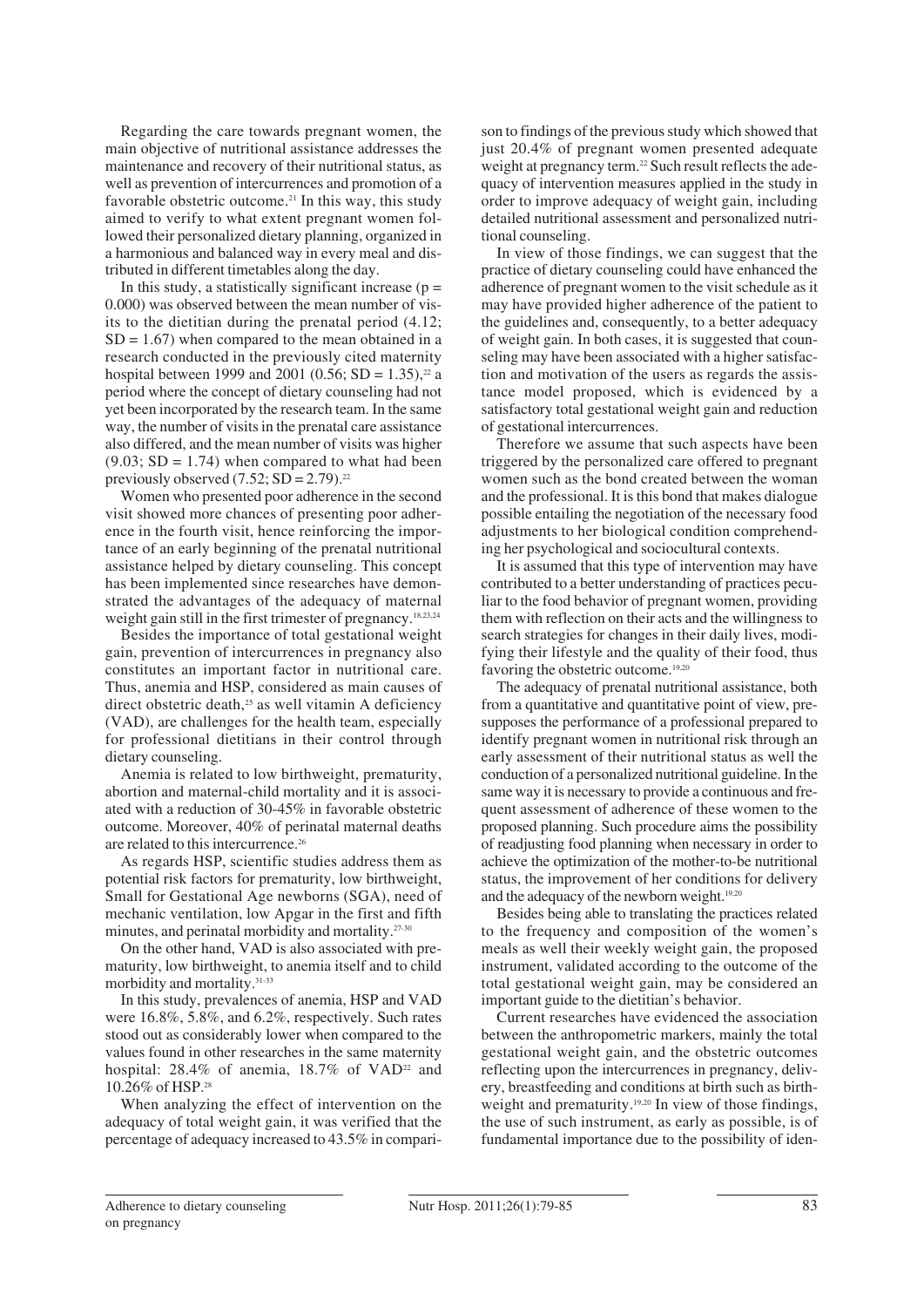tifying pregnant women with higher risk of inadequate weight gain at pregnancy term.

Because this way of measuring adherence is an important method to assess the pregnant woman response to dietary counseling, associated with the lack of a criterion which could address this need, the creation of an instrument capable of satisfying such demand is of extreme importance in the area of prenatal nutritional assistance as it can generate an improvement in its quality and functionality.

Taking into account the positive association between adherence to dietary counseling and total gestational weight gain found in the present study, it is assumed that the set of factors embodied by dietary counseling, since the time of the diet guidelines up to more subjective aspects related to the eating act, differently from the conventional medical, hospital centered and technocratic model,<sup>34</sup> is of vital importance. It is the nutritional care to pregnant women which will provide a differential component as regards the quality and success of prenatal nutritional assistance and the expected positive obstetric outcome.

### **Conclusion**

The implementation of dietary counseling as a way of approaching pregnant women led them to a higher adherence to nutritional care. The proposition of an instrument capable of assessing the adherence of pregnant women which might be incorporated in the clinical practice of prenatal nutritional assistance showed a positive association with the adequacy of total gestational weight gain, evidencing the importance of prenatal nutritional care based on the principles of counseling during pregnancy.

#### **Acknowledgments**

*Financial support:* Conselho Nacional de Desenvolvimento Científico e Tecnológico/CNPq (Support to Research), Fundação Carlos Chagas Filho de Amparo à Pesquisa do Estado do Rio de Janeiro/FAPERJ (Grants of Scientific Initiation), Programa Institucional de Bolsas de Iniciação Científica - Universidade Federal do Rio de Janeiro - Conselho Nacional de Desenvolvimento Científico e Tecnológico/PIBIC/UFRJ/CNPq (Grants of Scientific Initiation). There were no conflicts of interest in this manuscript. All authors participated in all the stages of the elaboration of this paper.

#### **References**

- 1. WHO (World Health Organization). Making a difference in countries – Strategic Approach to Improving Maternal and Newborn Survival and Health. Geneva: WHO; 2006.
- 2. Berg CJ. Prenatal care in developing countries: the World Health Organization Technical Working Group on antenatal care. *JAMWA* 1995; 50 (5): 182-186.
- 3. MS (Ministério da Saúde). Secretaria de Atenção à Saúde. Departamento de Ações Programáticas Estratégicas. Área Técnica de Saúde da Mulher. Pré-natal e Puerpério: atenção qualificada e humanizada – manual técnico/Ministério da Saúde, Secretaria de Atenção à Saúde, Departamento de Ações Programáticas Estratégicas – Brasília: Ministério da Saúde, 163 p., 2005.
- 4. Chen XK, Wen SW, Yang Q, Walker MM. Adequacy of prenatal care and neonatal mortality in infants born to mothers with and without antenatal high-risk conditions. *Aust N Z J Obstet* Gynaecol 2007; 47 (2): 122-7.
- 5. AguayoVM, Roley JA, Malanzele J, Meershoek SP. Opportunities for improving the quality of nutritional services in the national health system in Mozambique: findings from Manica Province. *J Trop Pediatrics* 2004; 50 (5): 314-318.
- 6. Boyd NR, Windsor RA. A formative evaluation in maternal and child health practice: the Partners for Life Nutrition Education Program for pregnant women. *Matern Child Health J* 2003; 7  $(2)$ : 137-43.
- 7. Villar J, Merialdi M, Gülmezoglu AM, Abalos E, Carroli G, Kulier R, Oni M. Nutritional interventions during pregnancy for the prevention or treatment of maternal morbidity and preterm delivery: an overview of randomized controlled trials. *J Nutr* 2003; 133: 1606S-1625S.
- 8. Rodrigues EM, Soares FPTP, Boog MCF. Resgate do conceito de aconselhamento no contexto do atendimento nutricional. *Rev Nutr* 2005; 18 (1): 119-128.
- 9. Bueno LGS, Teruya KM. Aconselhamento em amamentação e sua prática. *J Pediatr* 2004; 80 (5): S126-S130.
- 10. Kafatos AG, Vlachonikolis IG, Codrington CA. Nutrition during pregnancy: the effects of an educational intervention program in Greece. *Am J Clin Nutr* 1989; 50: 970-979.
- 11. Olson CM, Strawderman MS, Reed RG. Efficacy of an intervention to prevent excessive gestational weight gain. *Am J Obstet Gynecol* 2004; 191: 530-536.
- 12. Reader D, Splett P, Gunderson EP. Diabetes Care and Education Dietetic Practice Group. Impact of gestational diabetes mellitus nutrition practice guidelines implemented by registered dietitians on pregnancy outcomes. *J Am Diet Assoc* 2006; 106 (9): 1426-33.
- 13. Saunders C. Avaliação do impacto da assistência nutricional no resultado obstétrico, 2005. Research registered on Sigma/ UFRJ, number 12127.
- 14. MS (Ministério da Saúde), 1998. Diretrizes e normas regulamentadoras de pesquisas envolvendo seres humanos. Resolução 196/96 do Conselho Nacional de Saúde. Rio de Janeiro: Fundação Oswaldo Cruz.
- 15. ANVISA. Agência Nacional de Vigilância Sanitária. RDC n. 269, de 22 setembro de 2005. Aprova o regulamento técnico sobre a Ingestão Diária Recomendada (IDR) de proteína, vitaminas e minerais. http://e-legis.anvisa.gov.br/leisref/public/ showAct.php (Accessed October 2007).
- 16. FAO. Food and Agriculture Organization of the United Nations. Human energy requirements. Report of a Joint FAO/ WHO/UNU Expert Consultation. FAO Food and Nutrition Technical Report Series 1. Rome, 2004.
- 17. WHO (World Health Organization). Physical status: the use and interpretation of report anthropometry: report of a WHO Expert Committee. Geneva: WHO; 1995.
- 18. Padilha PC. Validação de metodologia de avaliação antropométrica de gestantes. (Dissertation) Rio de Janeiro: Instituto de Nutrição Josué de Castro, Universidade Federal do Rio de Janeiro; 2006.
- 19. Thorsdottir I, Thorsdottir JE, Birgisdottir BE, Geirsson RT. Weight gain in women of normal weight before pregnancy: complications in pregnancy or delivery and birth outcome. *Obstet Gynecol* 2002; 799-806.
- 20. Nielsen JN, Gittelsohn J, Anliker J, O'Brien K. Interventions to improve diet and weight gain among pregnant adolescents and recommendations for future research. *J Am Diet Assoc* 2006; 106 (11): 1825-1840.
- 21. Rouse, DJ. Potential cost-effectiveness of nutrition interventions to prevent adverse pregnancy outcomes in the developing world. *J Nutr* 2003; 133 (5 Suppl. 2): 1640S-1644S.